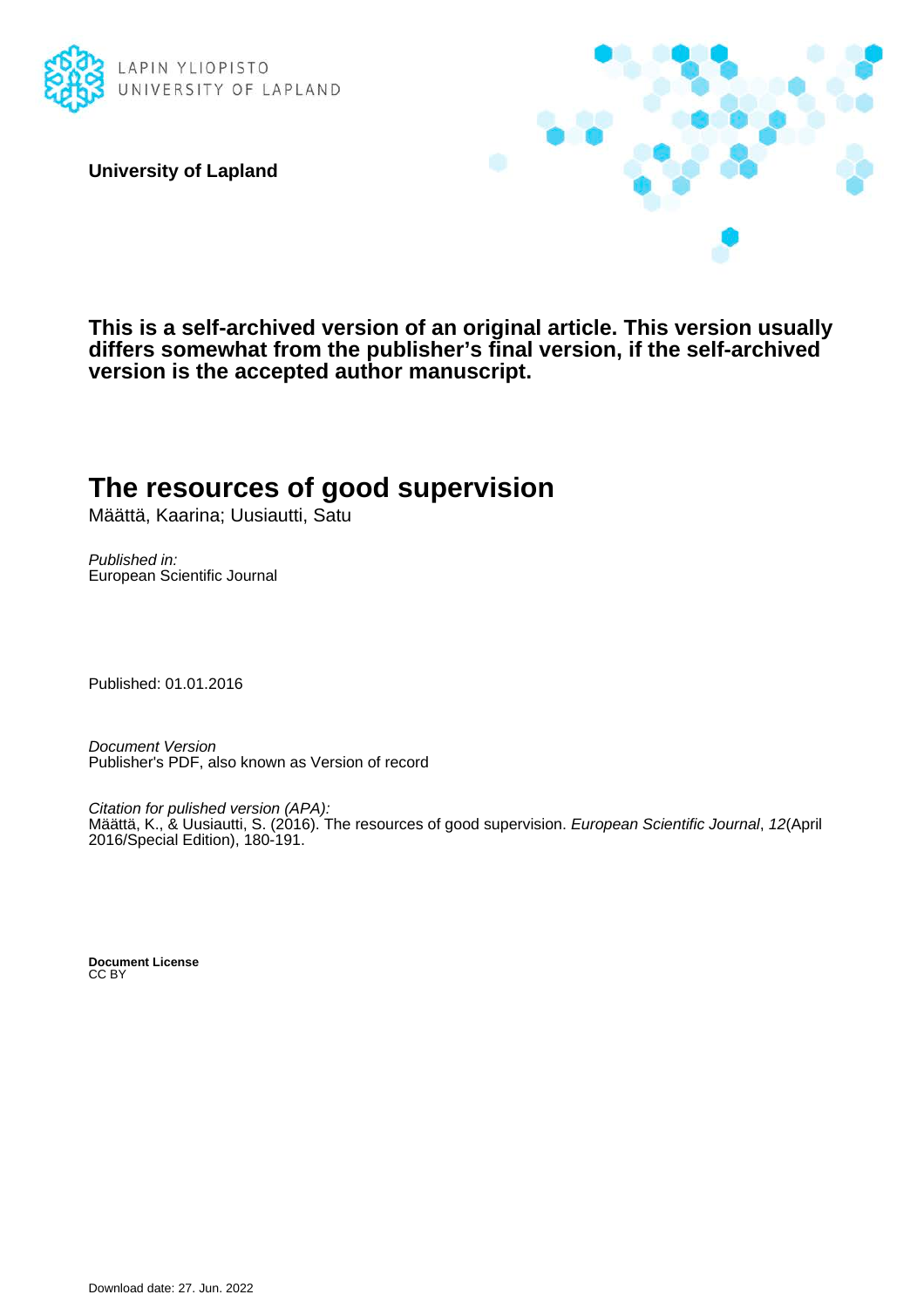# **The Resources Of Good Supervision**

# *Kaarina Määttä*, *PhD, Prof. Satu Uusiautti*, *PhD, Associate Prof.* University of Lapland, Finland

#### **Abstract**

A doctoral thesis is a doctoral student's huge accomplishment, but hardly can be completed without a supervisor's help and guidance. It is a common fact that a doctoral thesis requires abundant work from the doctorate, but not all are aware of that the supervision of doctoral theses presents a world filled with concerns and doubt as well as effort and successes. A supervisor's joy consists of many other feelings too: relief, when a doctoral student hands his or her newly printed doctoral thesis with beautiful binding or when the auditorium doors are closed after a successful dissertation. In order to achieve the favoring review statements, a supervisor and a doctorate have to work hard for years. What kinds of resources are needed from a supervisor's point of view? What kinds of obstacles and accelerators does a supervisor confront during the process? What makes a supervisor supervise persistently and empathetically? What are the elements of good supervision? These questions are relevant in the process of supervising doctoral theses.

**Keywords:** Supervision, doctoral thesis, supervisor, doctorate, PhD student

#### **Introduction: The special features of supervising doctoral theses**

The supervision of doctoral theses differs from the supervision of other theses. In this relationship, the supervisor's and doctorate's positions are special due to the high expectations and workload they are going to face. When compared to teaching, supervising is merely considered as consulting.

Yet, the supervision of doctoral theses does also include many similar roles which are adapted by a supervisor regardless of the grade of the theses he or she is supervising. A supervisor can be a guide, spokesperson, adviser, co-worker, tutor, supporter, protector, backup, referee, leader, manipulator, observer, comforter, feedback provider, critic, facilitator, planner, creator, organizer, manager, friend, and tentator. The supervision of doctoral theses is still little studied (see e.g. Mullins & Kiley, 2002), but the number of research is increasing all the time (Gardner, 2007; Knight, 2005). The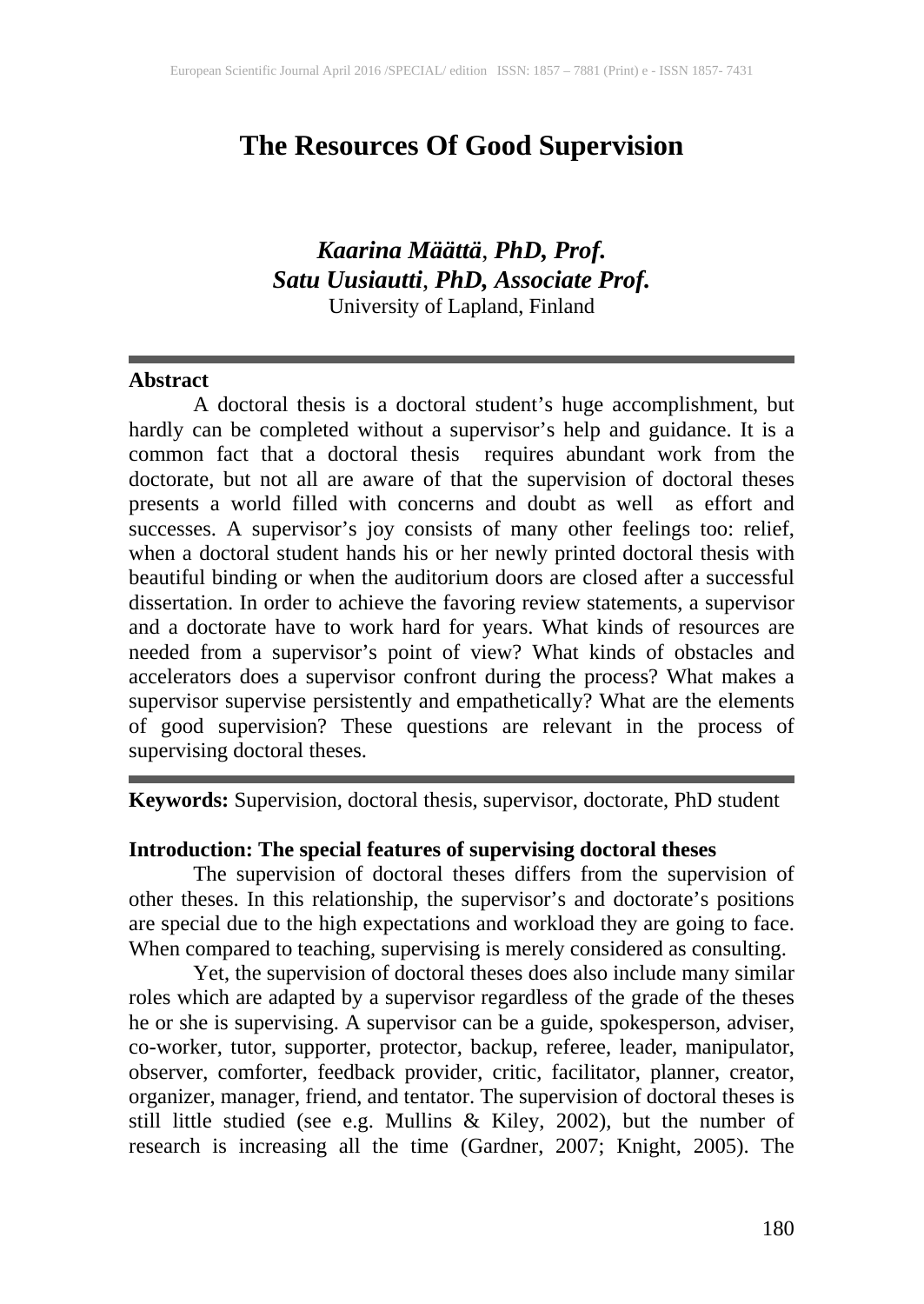development of the supervision of doctoral theses, expectations, authority relations, the doctors' employment, the conceptions of good supervision and its problems are widely published from the doctorate's perspective both in Finland and abroad (Boud & Lee, 2009; Bolker, 1998; Booth, Clombs & Williams, 2003; Cryer, 2003; Cullen et al., 1994; Delamont, Atkinson & Parry, 2000: Dunleavy, 2003; Evans & Kamler, 2005; Golde, 2007; Murray & Moore, 2006; Philips & Pugh, 2003; Taylor & Beasley, 2005).

In this article, we will discuss the resources needed in supervision based on our earlier research and practical experience (see e.g., Määttä, 2012; Määttä, 2015; Määttä & Uusiautti, 2012; Määttä, Uusiautti, & Määttä, 2014; Uusiautti, & Määttä, 2013). What does the supervision of doctoral theses require from a supervisor? What are the key elements of good supervision?

# **A Good Supervisor**

We have categorized the features required for supervision of doctoral theses into four resources. These resources are illustrated with the form of a cloudberry (see Figure 1). The elements of knowledge, proficiency, will, and actions are the four fundamental features of supervision—and corresponding characteristics explain the smoothness of a PhD-student's doctoral process as well. Here, the elements each form one seed of a cloudberry, and together, they constitute a whole berry, a functional supervision of doctoral theses.

As we know, the seeds of a berry are of different sizes and shapes in nature, and therefore, the cloudberries differ too. A supervisor can emphasize an element depending on his or her own style and on the doctorate's work habits and supervision needs. However, the supervision is not likely to succeed if one of the seeds, the elements of supervision, is totally missing.

First of all, will means the supervisor's commitment to the supervision. Knowledge refers to his or her substance knowledge or the mastery and ability to comprehend the overall structure. Actions are needed to ensure that the contents of research meet the scientific quality requirements. Proficiency includes positive and supportive supervision methods and the supervisor's personality.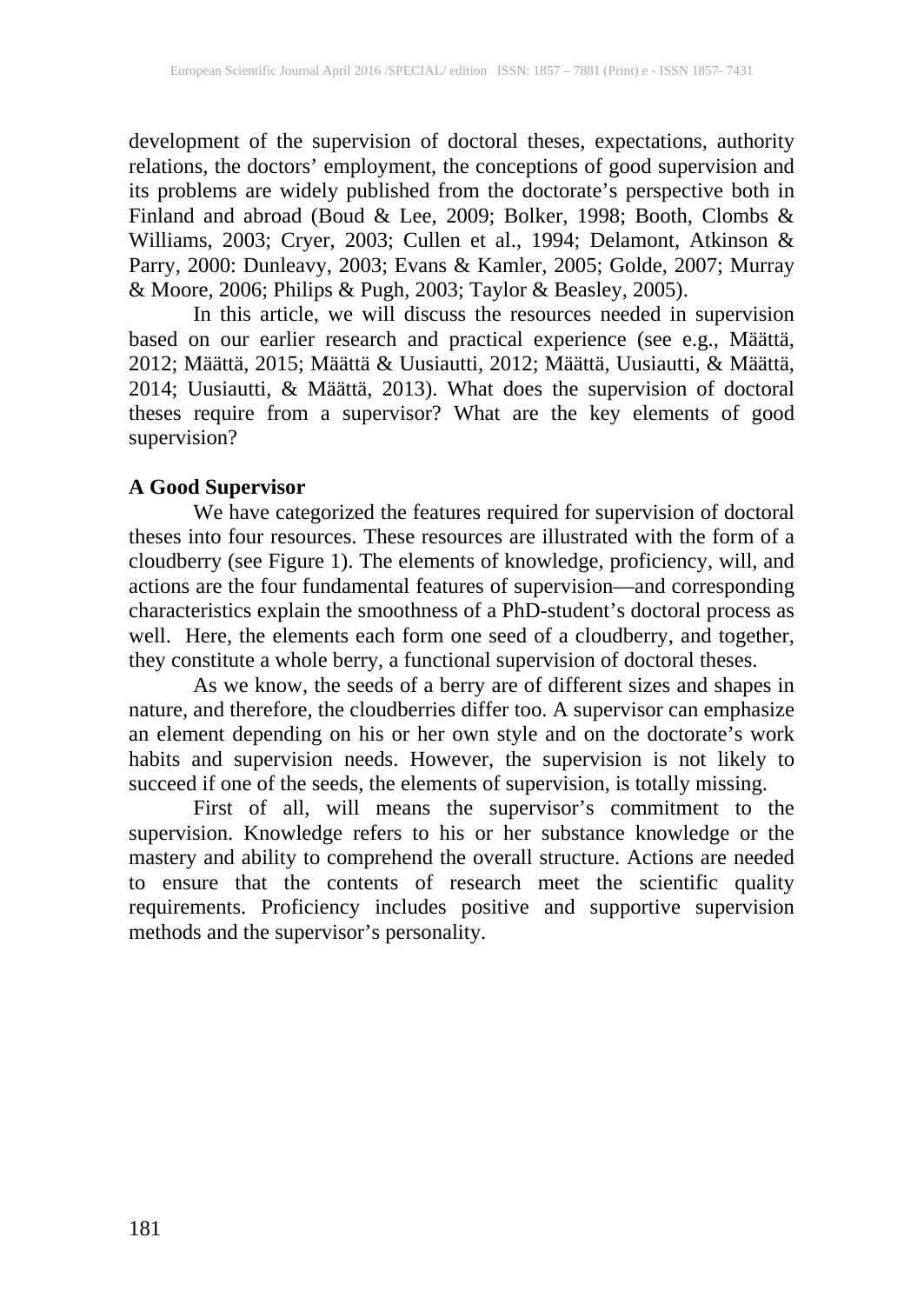

Figure 1. The elements of supervision relationship

Finishing the doctoral thesis requires the same resources from a doctoral student, too. From this point of view, will refers to the doctorate's commitment to complete the doctoral thesis and knowledge means the ability to make oneself conversant with the doctoral thesis' subject matter. Without proper actions, the thesis cannot be built according to the scientific quality requirements. The doctorate's proficiency concretely cover his or her ability to write a doctoral thesis, positive and appreciative working methods, and perseverance, persistency, and talent. By outlining the shape and area of one's own berry, every supervisor and doctoral student should recognize and assess their own resources and their possibilities to develop. The supervision relationship can be concretized if a supervisor and doctoral student compare each other's cloudberries. The berries are likely to differ from each other as do berries in nature, but if the supervisor and doctorate are ready to discuss their mutual resources, their discussion might turn into an interesting conversation that reveals the reciprocal expectations and gives a direction to the whole dissertation process. The conversation could be either informal or formal but it will form the basis to a supervision agreement between a supervisor and doctorate, which defines the rights and obligations for both of them or the basic conditions of a supervision relationship.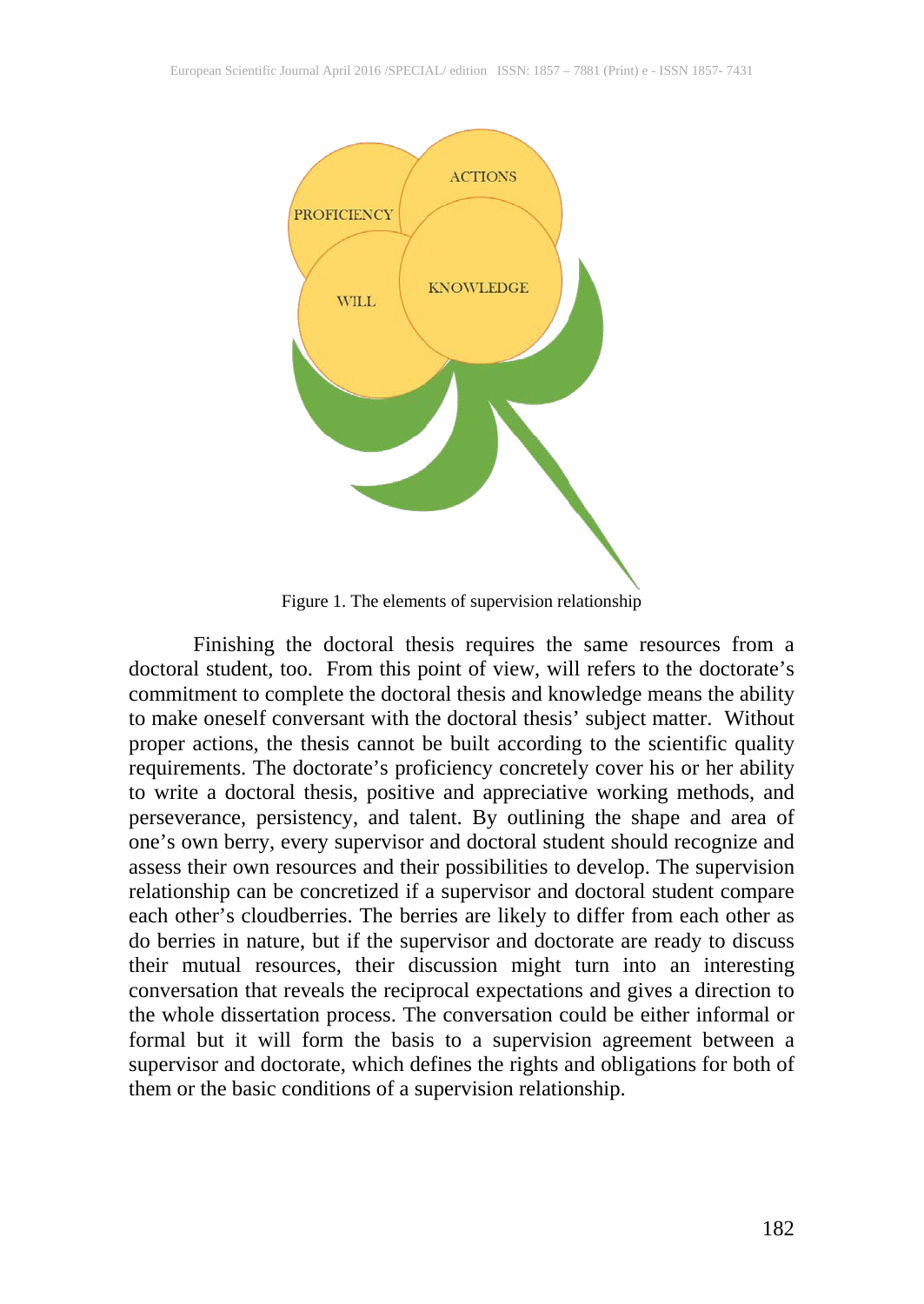In this article, we will focus on the elements of supervision from the supervisor's perspective pursuing to define good supervision of doctoral theses. Next, the four elements will be introduced in detail.

#### **Will**

A dissertation process proceeds like a funnel of an hourglass. Getting started is often difficult, there are many options to choose from, and doctorates tend to feel uncertain at first. The emphases of supervision alter during the process. After having made the basic choices and definitions about the structure and contents, research work finally gets started, and the doctoral student will be able to put his or her heart into research theory, methodology, and practice with a new kind of certainty. At its best, working enthusiastic and engaged, encouraged by the supervisor.

During the research process, the supervisor will notice how the mutual relationship between a supervisor and doctoral student changes and varies. At the beginning, the relationship may include high levels of admiration and respect. However along with the process, it is not always possible to avoid disagreements. These disagreements and distress can be avoided or solved the best by being aware of the transformations in the supervision relationship during the dissertation process. The supervisor's commitment and professionalism becomes evident in not abandoning or neglecting the supervision easily—even when feeling that the value of supervision has been nullified. The more committed one is to supervision, the more satisfaction the completion of a thesis will give to the supervisor.

Along with putting his or her heart into the dissertation work, dealing with a doctoral student from phase to phase during the process, and learning to know the student, a supervisor develops into an attentive translator of a doctoral student's feelings. A committed supervisor has to deliberate constantly how to help a doctoral student discreetly with both constructive and respective tone. How to be critical but safe mirror to a doctorate who is and respective tone. How to be critical but safe mirror to a doctorate who is struggling with his or her research?

As the substantial content of a doctoral thesis advances the ability to supervise and to be supervised constitutes continuous challenge. Both a supervisor and doctoral student individually and together have to constantly question the perspectives that arise. The thesis changes in the pendulum motion of constantly recurring choices, reflections, and options. The first thought of a research theme is probably already inadequate at an end of the work. The context of a completed doctoral thesis is just a glimpse of the idea from which the work started.

In the end, a doctoral student has the responsibility for the solutions and choices. What a supervisor says is not usually unquestionable but merely suggesting. Still, the supervisor's role is a very responsible one.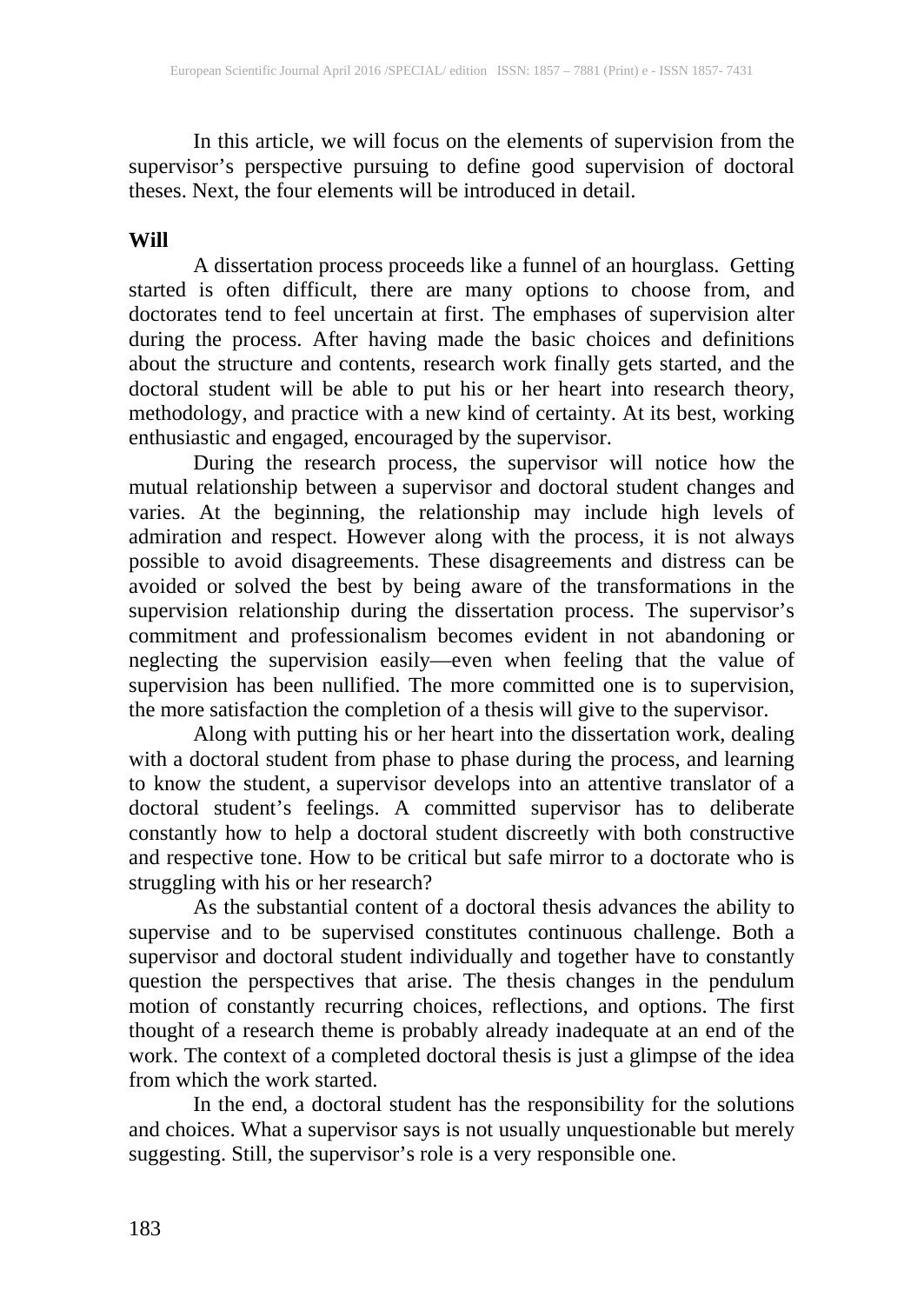# **Knowledge**

The supervisor needs not only the substance knowledge in the area of research but also knowledge of how to structure the research and organize a doctoral thesis as a whole. How to transmit this knowledge to the doctorate?

## **The ability to ask and suggest**

It is important, that a supervisor has the ability to ask because good questions make a student realize the quintessence of the work. Furthermore, questions will be better concretized, if a supervisor is able to suggest alternatives giving a student the responsibility to make decisions.

Both a supervisor's and doctoral student's questions are important in a supervision process. The questions lead to answers, even if the answers were not the best or the most well-defined ones immediately. Already when asking a question, one gets some kind of answer or refines the questions. There are relatively abundantly source books about designing good questions and question types to help the supervisor (Klein, 1999; Koshik, 2002; Lea & Street, 2000; Martin, 2004; Vehviläinen, 2001).

The language used in supervision and the questions concerning a thesis change during a dissertation process. Thus, a supervisor may reflect and consider the nature of questions and how the questions will become more complicated during the process. What questions are the most crucial at the beginning and what kind of questions enhances the quality and advancement of the work?

#### **The concreteness of supervision**

Many times concretizing supervision and securing the dissertation process require not only verbal feedback but also written directions. Even so, a doctoral student's ability to accept or hear the feedback and a supervisor's skills to give feedback, do not always meet. Mutual misunderstandings are surprisingly common.

Despite being laborious, written feedback has its special benefits. A doctoral student can read the written advice, suggestions, and feedback in peace, is able to come back to those again and again, to reflect and dwell. However, discussing face to face and comparing notes together are invaluable. At its best, a supervising meeting ends with a following question: "What are you going to do next?" This kind of checking also guarantees the mutual understanding about the direction on which the work will proceed. It presents a way to gather up the supervision conversation and gives both to a doctoral student and a supervisor an opportunity to correct misreading.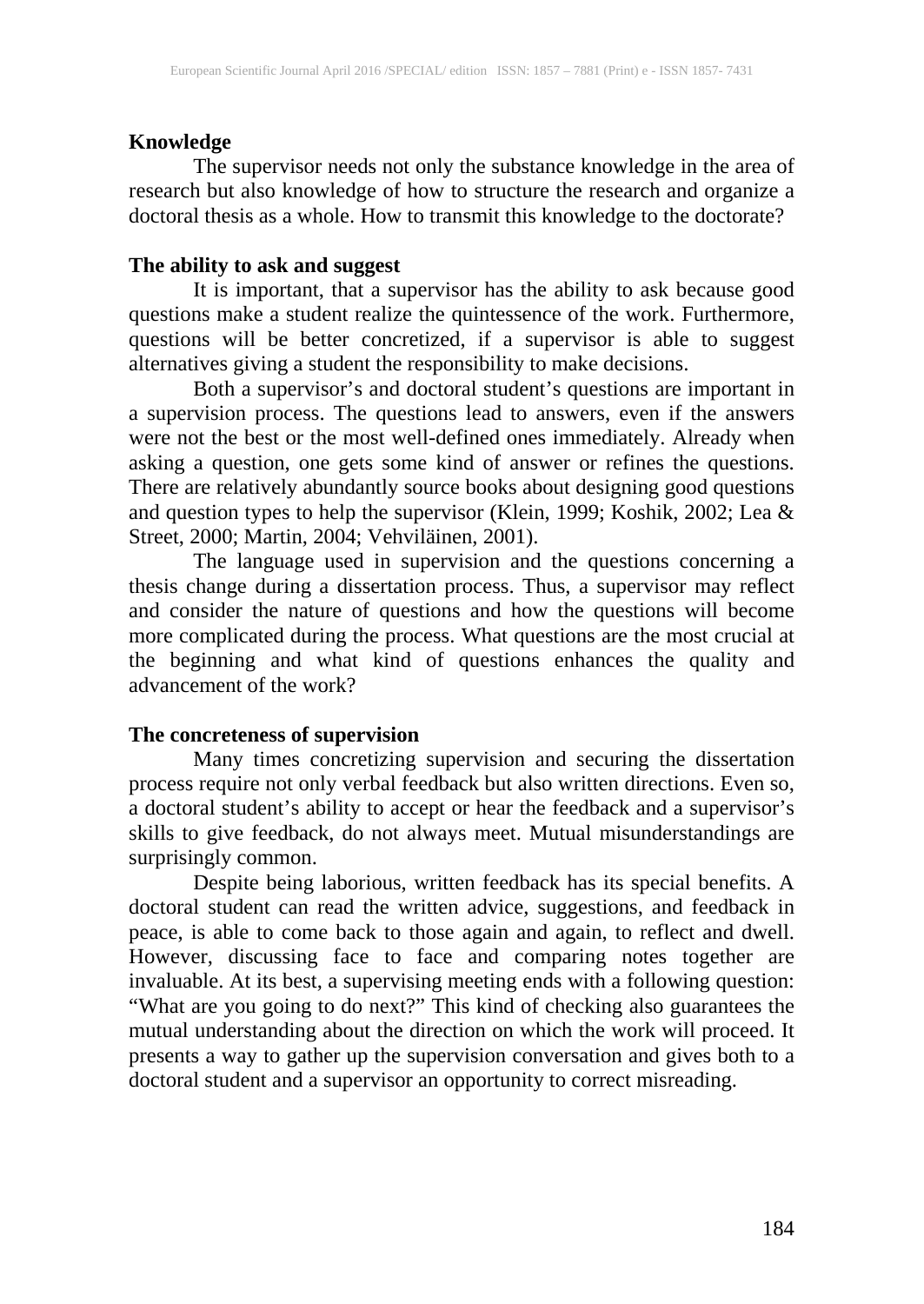#### **Criticism without discouraging**

Although a doctoral student knows that the evaluation is related to the scientific working, one might still be surprised by the criticism being so touching, even if it were given by the supervisor. After working at the limits, revision suggestions or demands can hurt, and one tends to defend oneself or underestimate these correction suggestions. The more concrete an evaluation is, the easier the criticism is to perceive as feedback that helps to improve the research. At its best, the corrective feedback makes one think: "why didn't I notice this at once". Surprisingly often a doctoral student had also thought of the problems that a supervisor has pointed out.

Both a supervisor and a doctoral student have to be ready to think of various new solutions in the different phases of a dissertation process. Creativity and openness to perspectives or procedures which are not ready immediately and which are changing all the time during the process. Supervising doctoral theses and studying mean constant learning and renewal as well as opening new doors. Often, the new solutions are not made until one masters the traditional and recognized basic solutions, but not just being satisfied with them.

#### **Proficiency**

# **Acknowledging good work**

Writing a doctoral thesis is a challenging task. During the process, a doctoral student and supervisor learn to know each other as personalities with distinct characteristics and working methods. A doctoral student is willing to admit several limitations and improvement demands if he or she receives, along with criticism, also positive feedback and appreciation of the well-designed parts of thesis. It is important to realize this because the positive parts of a thesis may easily be ignored as if they were considered obvious. Yet, there is hardly ever too much positive reinforcement and acknowledgement of mastery.

In addition to the positive tone and atmosphere of the interaction, the structure of a supervision conversation should be clear. Students appreciate a professional supervisor who follows the topics through in a structured way, and interacts in a warm and emphatic manner.

It is important that also a doctoral student thinks of thanking the supervisor. If a doctoral student feels of getting help for example from comprehending comments, the time used within his or her thesis, and consultation moments or useful remarks, then the gratefulness would be good to show to a supervisor. The major reward is mutual thanking not only verbally but also in a way that they both feel of being appreciated. It does not guarantee the completion of a thesis but cherishes the special relationship between the supervisor and the doctorate.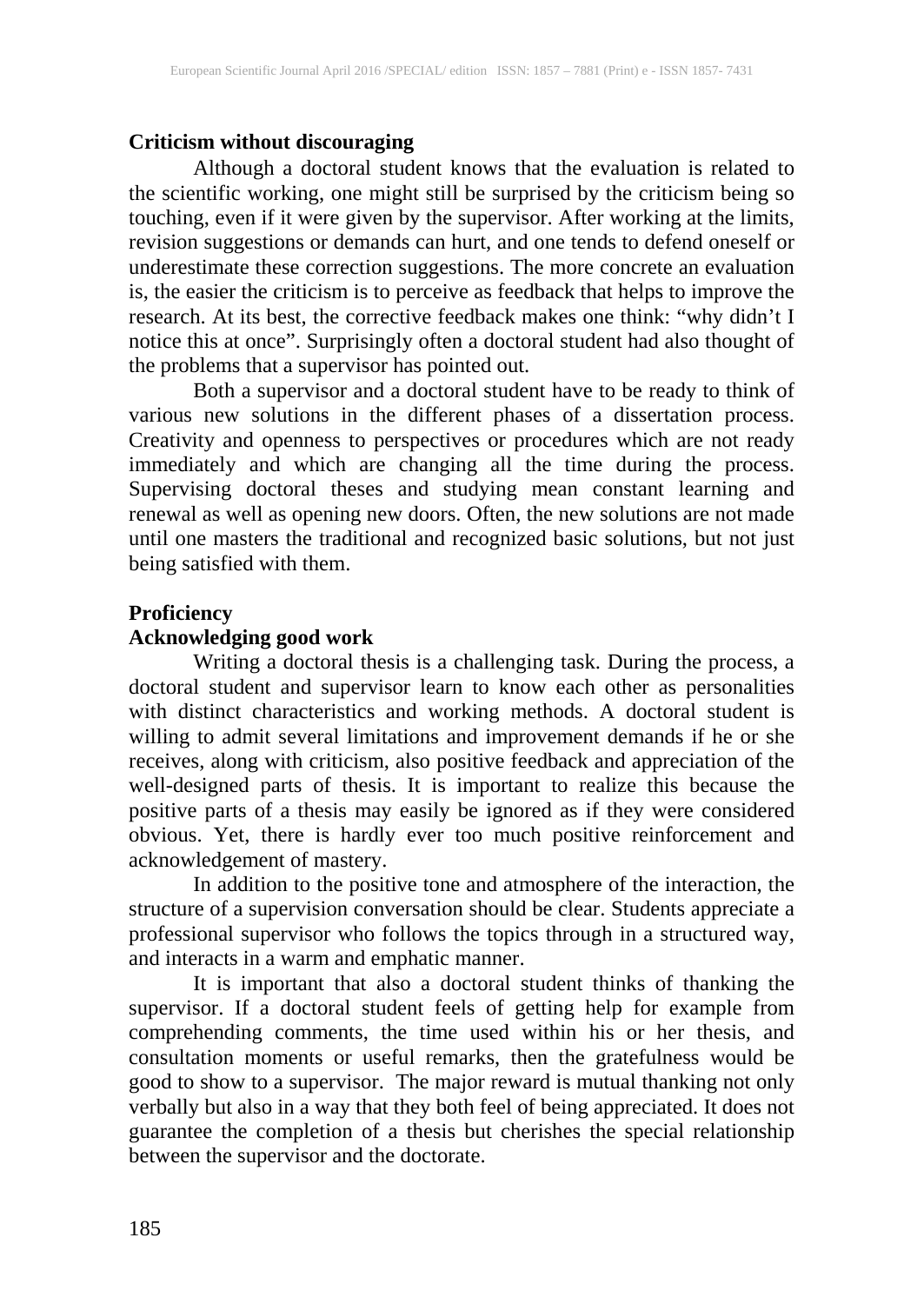# **The supervision of writing**

It is important to emphasize writing when supervising a doctoral thesis. One learns to be a good writer by writing—that is the only way. And writing is the only way of reporting about one's research.

Often, an adequate advice for a doctoral student is the reassurance on how the text is always introductory at the beginning. Hardly anyone is capable of producing complete text at one sitting: the finished text results from several rewritings. If one has a fear of a white paper, one might want to try to ease it by talking about one's thoughts to oneself, recording it, and writing it down.

The phases and solutions related to the progress of the research have to be explained when writing. It is important that a supervisor takes a reader's role and estimates whether the text is understandable to outsiders. The point of the scientific writing is to prevent the text being open to various interpretations, but one should not overestimate a reader's ability to read between the lines either. After several modifications and choices, a writer might consider some things obvious and fails to write these matters. In addition, it would be important to introduce the research phases logically for a reader.

Thus, the interconnectedness of writing and thinking should not be underestimated. Brian Paltridge and Sue Starfield (2008, p. 47) remark this connection felicitously when pointing out how thinking clarifies writing ("How could I know what I am thinking before I see what I write?") and how writing clarifies thinking ("How could I improve my writing before clarifying my thinking?").

Practicing of writing skills never ends: one can always develop and train oneself with others' feedback. There are plentiful guides to write a doctoral thesis (e.g., Bolker, 1998; Booth, Colomb & Williams, 2003; Clark & Ivanic, 1997; Murray & Moore, 2006; Paltridge & Starfield, 2008; Vehviläinen, 2001).

# **Actions**

A researcher might set too high a pressure for him or her. The demands and expectations set on a doctoral thesis may seem overwhelming. A supervisor might come up against mystified and unrealistic views that exaggerate the magnitude of the work.

A supervisor has a special responsibility in the supervision of doctoral theses. One has to consider the progress of a doctoral student's work in the light of the criteria set by the academic society. Sometimes, there seems to be a need to emphasize that a doctoral thesis is not made for a supervisor and a supervisor cannot bend the rules concerning the problems that might occur in a doctoral research. The quality of a doctoral thesis is not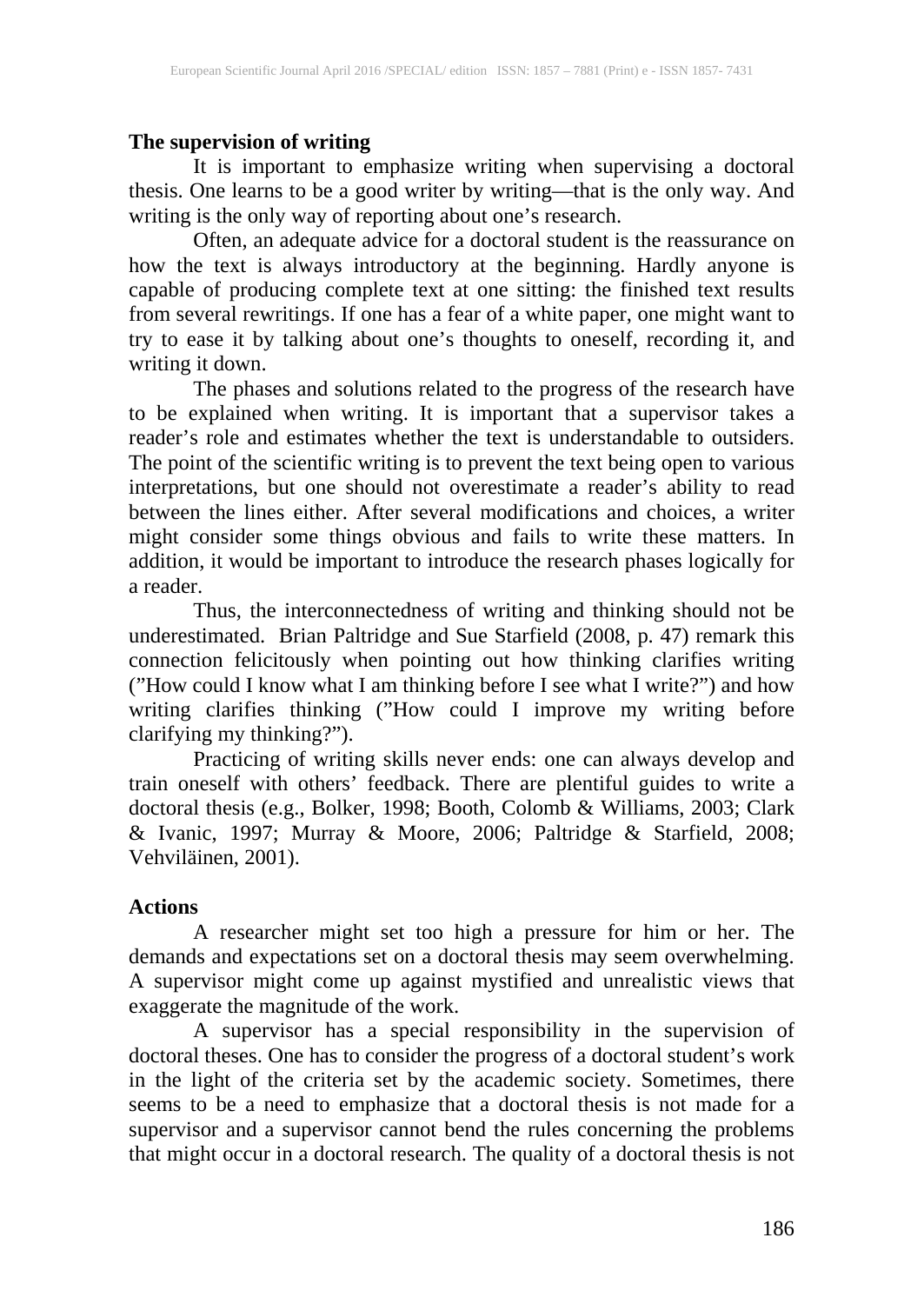determined by the supervisor's personal criteria, but the thesis has to meet the external criteria set by the academic society, outside the university.

A doctoral student has to be able to trust on a supervisor's opinions when assessing the quality of a thesis. Even when a thesis seems to be ready in a doctoral student's opinion, a supervisor should point out both the strengths and critical parts of the work. Being aware of the risk factors in one's work, it is likely to be easier for a doctorate to wait for the review statements and to tolerate and prepare to the corrections and changes recommended in the statements.

However, it is good to remind a doctorate of the work being never finished: there will be always something to improve. Knowing that after dissertation there will be new chances to research and write, might help making the decision about finishing the work.

# **The Protective and Supportive Factors**

As Figure 1 showed, cloudberries have side leaves that protect and support the fruit to develop and flourish. The leaves are not drawn in the picture by accident but have a special role in the illustration of the supervision of doctoral theses. There are certain factors that shape the elements of supervision that can be seen as these protective leaves (see Figure 2).

First, *the curriculum of doctoral studies* forms the basic guidelines of what is expected from the student and to guarantee that the doctorates include all necessary studies and courses in their degrees so that they can develop as researchers. Fundamentally, the curriculum provides means to enhance will, proficiency, knowledge, and actions by offering a clear presentation of the study requirements in a doctoral degree. The curriculum is also a tool for the supervisor.

In addition, it is good to remember that the process of doctoral studies does not only consist of the supervisor and the doctorate, but happens in a wider communication with *the academic community*. Doctoral seminars held by the supervisor function as the safe and encouraging places to discuss and introduce one's research to other students. This provides a good foundation to attend conferences and seminars worldwide and to participate in scientific discourse with other researchers. At its best, the academic community enhances science by providing insightful criticism, innovative ideas and comments, and collegial support.

Finally, the university offers many kinds of support to doctoral students. *The university services* cover, for example, library services, information technology, methodological guidance etc. These form the necessary practical support that is crucial for successful study processes.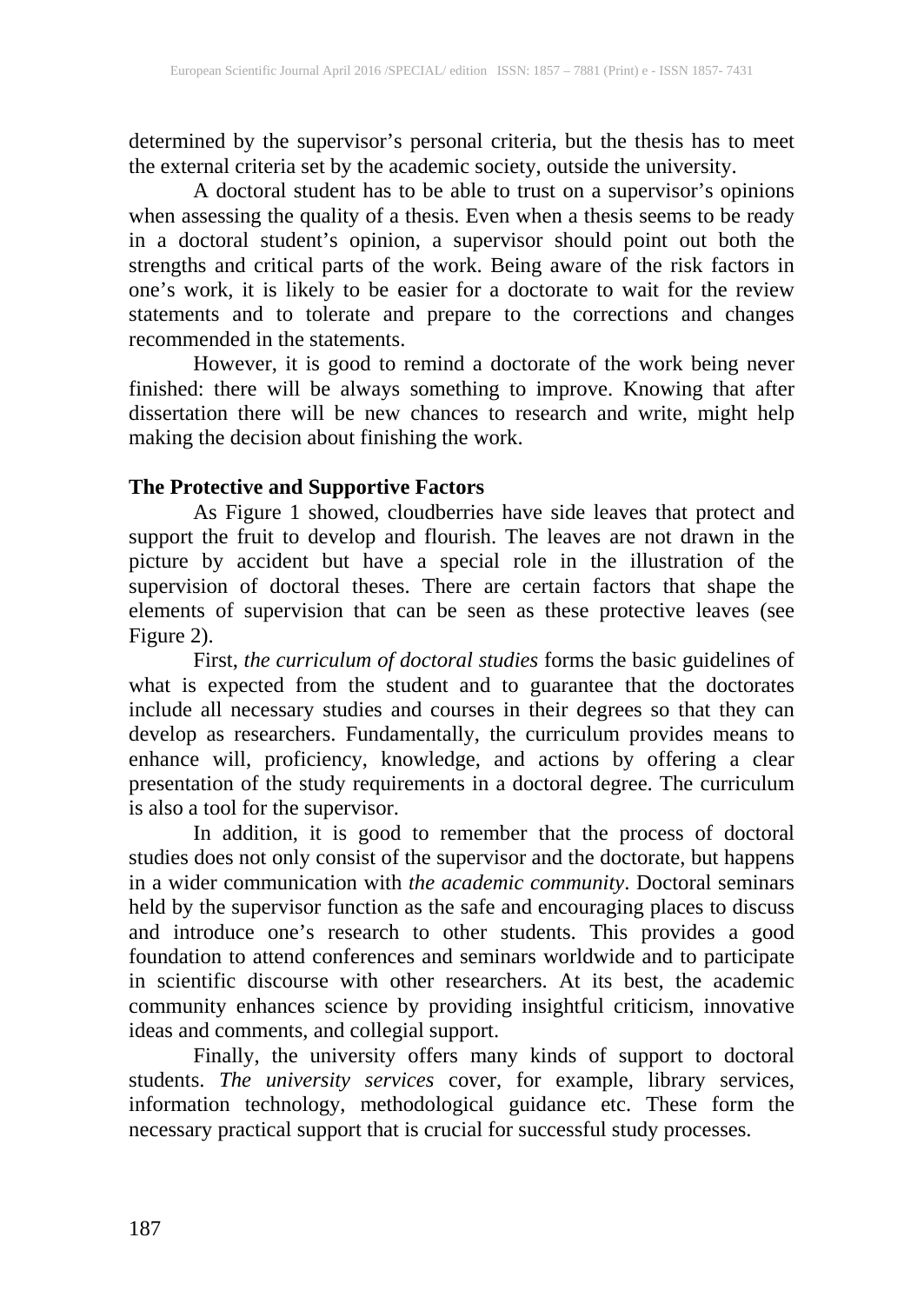

Figure 2. The supportive and protective factors of supervision

# **Discussion: Caring Supervision**

Supervision of doctoral theses takes the supervisor to his or her limits. A supervisor's work contribution is different with every doctoral student. Although, there is not any universal and complete formula or model to supervise, many above-mentioned pedagogical principles are important. Evidently, supervision also means the supervisor's self-reflection, testing of one's limits, and being able to change even supervising methods that he or she has previously found good.

*A caring supervisor* has to constantly evaluate what he or she is capable of as a supervisor, how to inspire the student to toil and persevere, and to marvel their own abilities (Määttä, 2015). A committed supervisor can find the work the most satisfying and self-fulfilling when realizing the core of supervision relationship. Supervision of doctoral theses fulfills the core features of meaningful and appropriately challenging work allowing plenty of opportunities to develop personally and professionally (e.g., Flint, Kurumada, Fisher, & Zisook, 2011; Uusiautti & Määttä, 2011).

To conclude, caring supervision can help address the challenges and opportunities the work entails today and in the future. Good supervision pays attention to the supervisor's strengths and weaknesses and those of the doctorate as well. How similar are their cloudberries or how well do they complement each other? Are all the covering leaves positively present and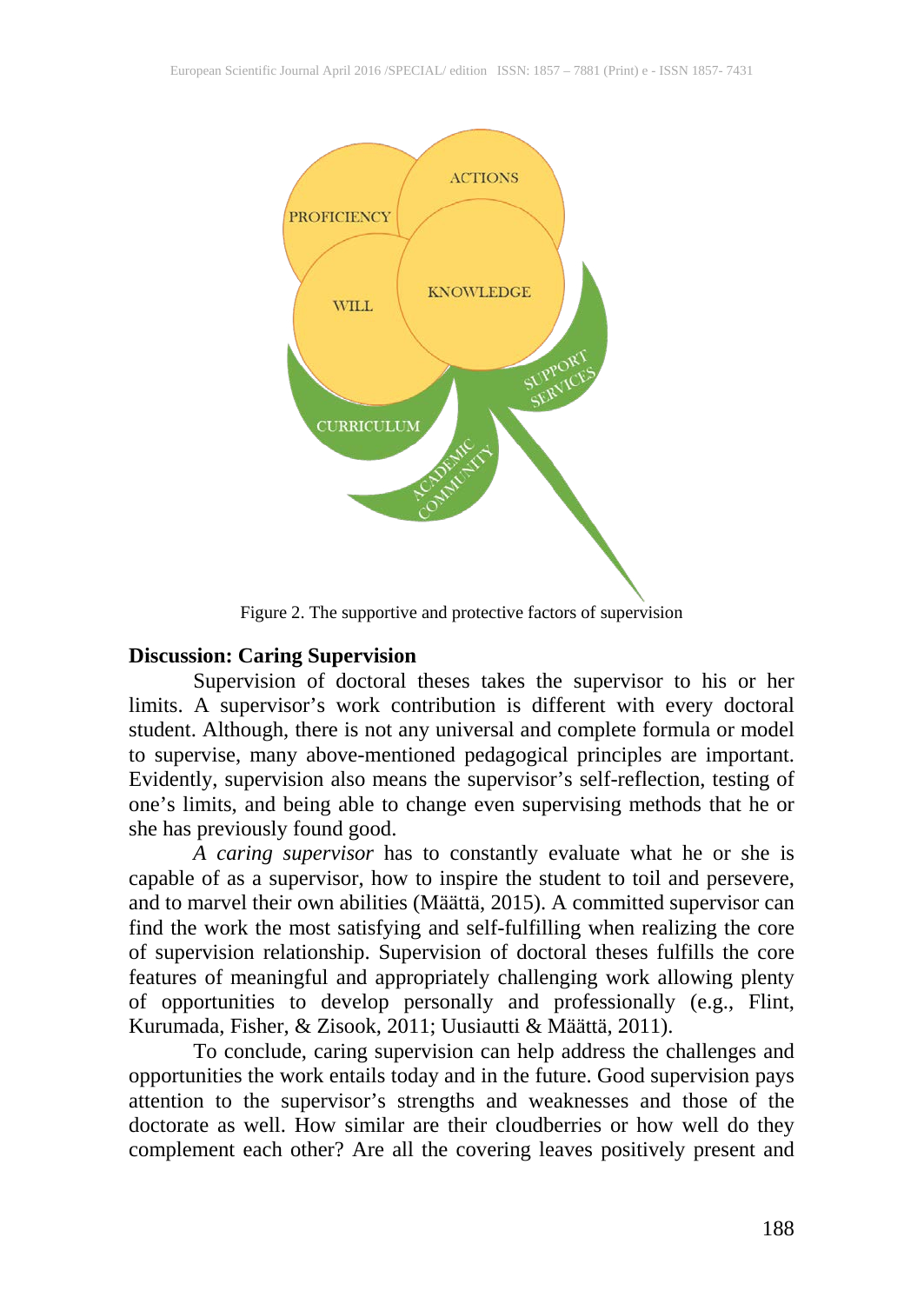well employed? Certainly, supervision practices will get new forms all the time, but the core is still the interaction between the supervisor and student, without forgetting the outer factors that contribute to the supervision relationship as described in this article. The illustration introduced in this article aspires to help analyzing the supervision practices and relationships and provide supervisors with concepts to reflect on the emphases in their own way of supervising. What elements are my strong areas as a supervisor and which ones need a little development? The point is also to show that there are many ways of being a good supervisor and that various supervision relationships require different levels of will, action, knowledge, and proficiency. Self-reflection and flexibility are features that help supervisors revise their supervision practices and develop as supervisors toward holistic, caring supervision that aims at quality outcomes without risking student's or supervisor's well-being.

## **References:**

Bolker, J. (1998). *Writing your dissertation on fifteen minutes a day: A guide for starting, revising and finishing your doctoral thesis*. New York, Ny: Henry Holt.

Booth, W. C., Clombs, G. G., & Williams, J. M. (2003). *A craft to research*. Chicago, IL: University of Chicago Press.

Boud, D., & Lee, A. (Eds.) (2009). *Changing practices of doctoral education*. London: Routledge.

Clark, E., & Ivanic, R. (1997). *The politics of writing*. London: Routledge.

Cryer, R. (2003). *The research student's guide to success*. Maidenhead: Open University Press.

Cullen, D., Pearson, M., Saha, L. J., & Spear, R. H. (1994). *Establishing effective Phd supervision*. Canberra: Australian Government Publishing Service.

Delamont, S., Atkinson, P., & Parry, O. (2000). *Supervising the PhD: A guide to success*. Baltimore: Open University Press.

Dunleavy, P. (2003). *Authoring a PhD. How to plan, draft, write and finish a doctoral thesis or dissertation.* Hampshire: Palgrave.

Evans, T., & Kamler, B. (2005). The need for counter-scrutiny: taking a broad view of doctoral education research. *Higher Education Research and Development, 24*(2), 115-118. doi: 10.1080/07294360500062805.

Flint, A. S., Kurumada, K. S., Fisher, T., & Zisook, K. (2011). Creating the perfect storm in professional development: the experiences of two American teachers and a university research team. *Professional Development in Education, 37*(1), 95-109. doi: 10.1080/19415250903425502.

Gardner, S. (2007). "I heard it through the grapevine": Doctoral student socialization in chemistry and history. *Higher Education, 54*, 723–740.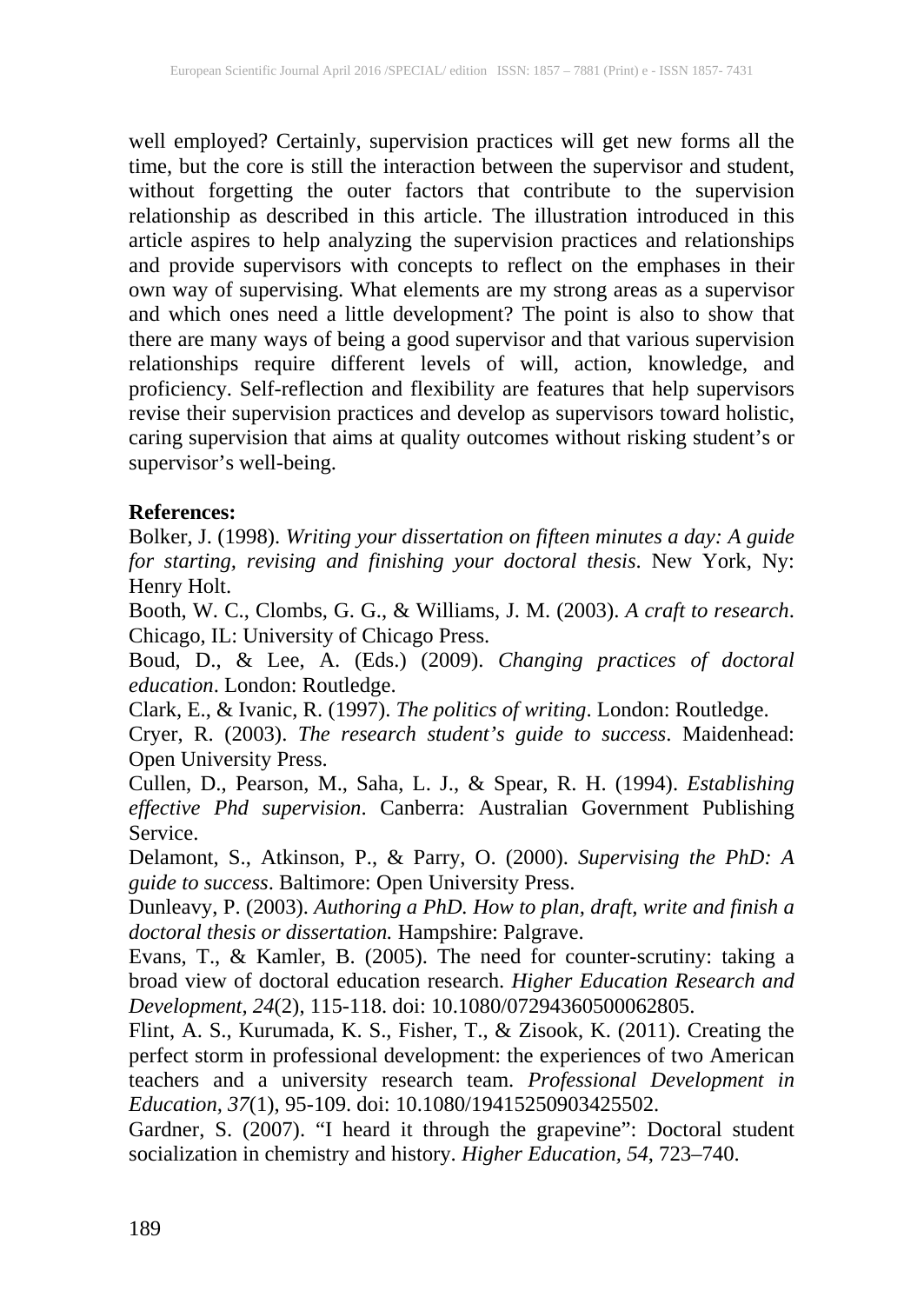Golde, C. M. (2007). Signature pedagogies in doctoral education: are they adaptable for the preparation of education researches. *Educational Researcher, 36*(6), 344-351. doi: 10.3102/0013189X07308301.

Klein, P. (1999). Reopening inquiry into cognitive processes in writing to learn. *Educational Psychology Review, 11*(3), 203–270.

Knight, C. C. (2005). An educational process for developing student postgraduate mastery research: Theory and its application. *International Journal of Teaching and Learning in Higher Education, 17*, 69–74.

Koshik, I. (2002). A conversation analytic study of yes/no questions which convey reversed polarity assertions. *Journal of Pragmatics, 34*(12), 1851– 1877.

Lea, M., & Street, B. (2000). Student writing and staff feedback in higher education: an academic literacy's approach. In M. Lea & B. Stieres (Eds.), *Student writing in higher education. New contexts* (pp. 32-46). Buckingham: Society for Research in Higher Education.

Martin, C. (2004). *From other to self. Learning as interactional change.* (Uppsala Studies in Education No. 107.) Uppsala: Acta Universitatis Upsaliensis.

Mullins, G., & Kiley M. (2002). "It´s a phD, not a Nobel prize": How experienced examiners assess research theses. *Studies in Higher Education, 28*(49), 369-386. doi: 10.1080/0307507022000011507.

Murray, R., & Moore, S. (2006). *The handbook of academic writing. A fresh approach*. New York, NY: Open University Press.

Määttä, K. (Ed.) (2012). *Obsessed with the doctoral theses. Supervision and support during the dissertation process*. Rotterdam: Sense Publishers.

Määttä, K. (2015). A good supervisor – Ten facts of caring supervision. *International Education Studies*, *8*(9), 185-193. doi: 10.5539/ies.v8n9p185.

Määttä, K., & Uusiautti, S. (2012). How to enhance the Smoothness of university students' study paths? *International Journal of Research Studies in Education, 1*(1), 47-60. doi: 10.5861/ijrse.2012.v1i1.16

Määttä, K., Uusiautti, S., & Määttä, M. (2014). Doctoral dissertation as action at one's own limits—What are the individual and context-bound strengths of top performance? *International Journal of Arts & Sciences, 7*(6), 587–605.

Paltridge, B., & Starfield, S. (2008). *Thesis and dissertation writing in a second language. A handbook for supervisors*. London: Routledge.

Philips, M., & Pugh, D. (2003). *How to get a PhD. A handbook for students and their supervisors.* Maidenhead: Open University Press.

Taylor, S., & Beasley, N. (2005). *Handbook for doctoral supervisors.* London: Routledge.

Uusiautti, S., & Määttä, K. (2011). Love for work as the way towards wellbeing. *Global Journal of Human Social Science, 11*(9), 63–68.